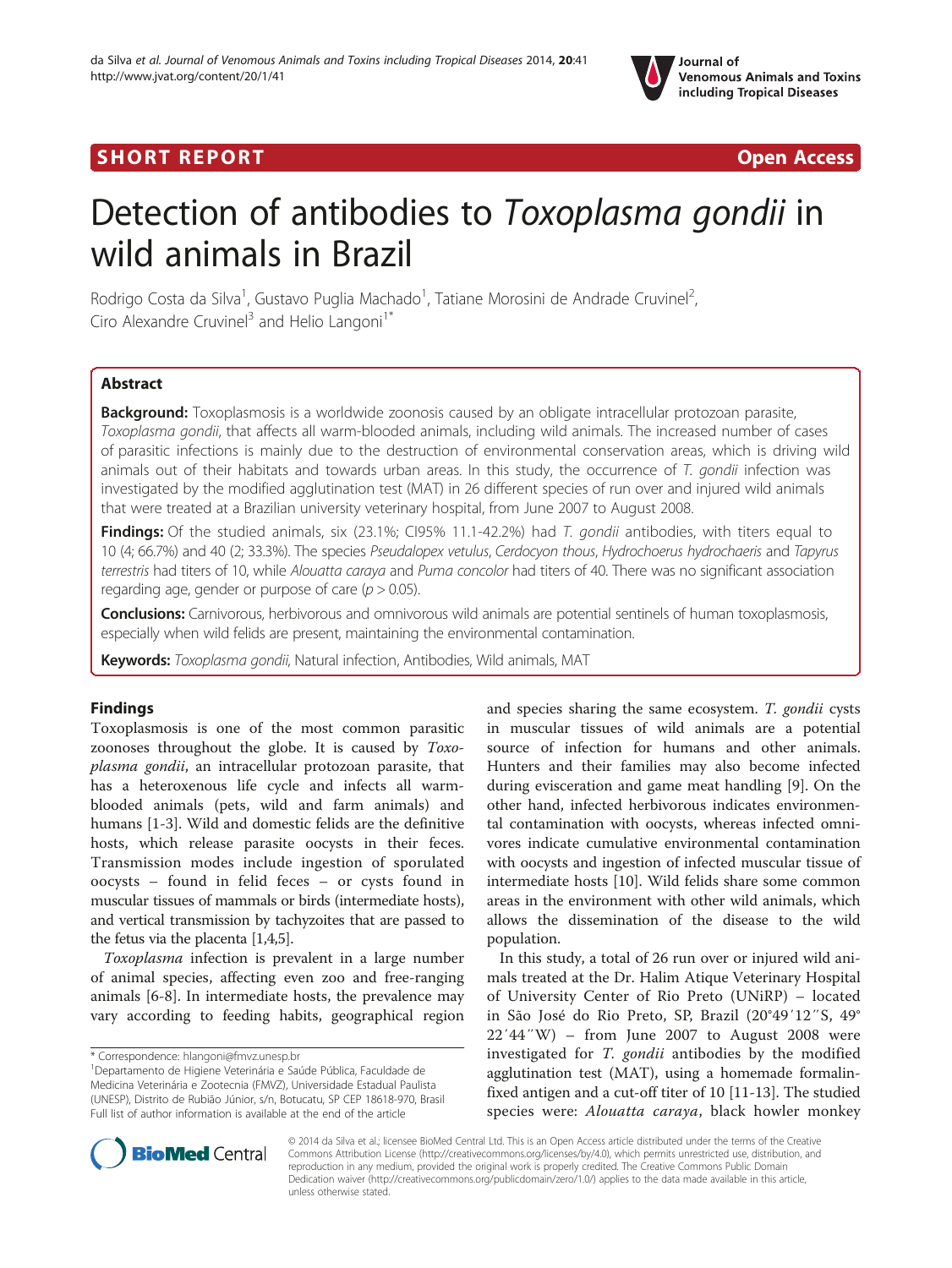| Scientific name           | Common name                   | Sex<br>(male/female) | Age<br>(young/adult) | Purpose of care<br>(run over/injured) | <b>Titers</b><br>(0/10/20/40) | <b>Cities</b>               |
|---------------------------|-------------------------------|----------------------|----------------------|---------------------------------------|-------------------------------|-----------------------------|
| Alouatta caraya           | <b>Black howler</b><br>monkey | 4/1                  | 0/5                  | 1/4                                   | 4/0/0/1                       | JB (3), SJRP (1), NH (1)    |
| Cebus apella              | Tufted capuchin               | 0/1                  | 0/1                  | 0/1                                   | 1/0/0/0                       | NH (1)                      |
| Pseudalopex vetulus       | Hoary fox                     | 3/3                  | 2/4                  | 6/0                                   | 5/1/0/0                       | JB (2), O (1), L (2), C (1) |
| Cerdocyon thous           | Crab-eating fox               | 1/2                  | 1/2                  | 2/1                                   | 2/1/0/0                       | SJRP (1), N (1), P (1)      |
| Chrysocyon brachyurus     | Maned wolf                    | 2/1                  | 0/3                  | 3/0                                   | 3/0/0/0                       | SJRP (1), J (2)             |
| Hydrochoerus hydrochaeris | Capybara                      | 2/2                  | 0/4                  | 2/2                                   | 3/1/0/0                       | SJRP(4)                     |
| Puma concolor             | Cougar                        | 2/0                  | 0/2                  | 2/0                                   | 1/0/0/1                       | N(2)                        |
| Leopardus pardalis        | Ocelot                        | 0/1                  | 0/1                  | 1/0                                   | 1/0/0/0                       | SJRP(1)                     |
| Tapirus terrestris        | South American<br>tapir       | 1/0                  | 0/1                  | 1/0                                   | 0/1/0/0                       | SJRP(1)                     |

Table 1 Classification of wild animals investigated for T. gondii antibodies according to species, common name, gender, age, purpose of care and distribution per titer

JB: José Bonifácio; SJRP: São José do Rio Preto; NH: Novo Horizonte; O: Olímpia; L: Lorena; C: Catanduva; N: Nhandeara; P: Promissão; J: Jales.

 $(n = 5)$ ; Cebus apella, tufted capuchin  $(n = 1)$ ; Pseudalopex vetulus, hoary fox  $(n = 6)$ ; Cerdocyon thous, crabeating fox  $(n = 3)$ ; *Chrysocyon brachyurus*, maned wolf  $(n = 3)$ ; Hydrochoerus hydrochaeris, capybara  $(n = 4)$ ; Puma concolor, cougar  $(n = 2)$ ; Leopardus pardalis, ocelot  $(n = 1)$  and *Tapirus terrestris*, South American tapir  $(n = 1)$ (Table 1). The age of the animals was determined by examining their teeth.

The hospital received wild animals found by the Federal Police on highways in São José do Rio Preto and other cities of São Paulo state including: José Bonifácio (21°03′ 10″S, 49°41′16″W), Novo Horizonte (21°28′04″S, 49°13′ 15″W), Olímpia (20°44′13″S, 48°54′54″W), Lorena (22°43′51″S, 45°07′30″W), Catanduva (21°08′16″S, 48°58′22″W), Nhandeara (20°41′38″S, 50°02′16″W), Promissão (21°32′13″S, 49°51′28″W) and Jales (20°16′ 08″S, 50°32′45″W).

The association between epidemiological data and serology results was analyzed using chi-square or Fisher's exact tests, considering the significance level ( $\alpha$ ) of 5% [[14\]](#page-3-0). All tests were processed by Epi Info™ v. 3.5.1. software [[15\]](#page-3-0).

T. gondii antibodies were detected in six of 26 (23.1%; CI95% 11.1-42.2%) wild animals, and titers were equal to 10 (4; 66.7%) and 40 (2; 33.3%). As to species, Pseudalopex vetulus (1), Cerdocyon thous (1), Hydrochoerus hydrochaeris (1) and Tapirus terrestris (1) had titters equal to 10, while *Alouatta caraya* (1) and *Puma conco*lor (1) had titers equal to 40 (Table 1). Out of positive animals, three of six (50%) were found in São José do Rio Preto, while one specimen was found in Novo Horizonte, another one in Lorena and another one in Nhandeara. Among the three animals found in São José do Rio Preto, only one was carnivorous, C. thous, whereas the other two were herbivorous, H. hydrochaeris and T. terrestris. There was no significant difference as to gender, 5/15 (33.3%) were male and 1/11 (9.1%) female  $(p = 0.17)$ . Similarly, considering age, there was no significant difference, 1/3 (33.3%) were young and 5/23  $(21.7%)$  adult  $(p = 0.56)$  (Table 2). The purpose of care corresponded to 3/18 (16.7%) run over and 3/8 (30.5%) injured animals.

The positive *C. thous* was a young male found injured on a highway in São José do Rio Preto (1/3, 33.3%). This prevalence of T. gondii antibodies was lower than that obtained by Gennari et al. [[16\]](#page-3-0) and Curi et al. [[17\]](#page-3-0), who found 60% (9/15) and 68% (13/19) positive results in free-range C. thous in São Paulo and Minas Gerais states, respectively. The crab-eating fox is considered an important sentinel for T. gondii infection in humans due to the high prevalence found in the aforementioned studies, mainly when environmental contamination by

Table 2 Association between epidemiological data and investigation for T. gondii antibodies in the studied animals

| Variable        | N  | <b>MAT<sup>a</sup></b> | Variable (%);<br>C195% | OR (CI95%) <sup>c</sup> | $p^d$ |
|-----------------|----|------------------------|------------------------|-------------------------|-------|
| Gender          |    |                        |                        |                         |       |
| Male            | 15 | 5                      | 33.3; 15.2-58.7        | $5.0(0.5-50.8)$         | 0.17  |
| Female          | 11 | 1                      | $9.1; 2.1 - 38.5$      |                         |       |
| Age             |    |                        |                        |                         |       |
| Young           | 3  | 1                      | 33.3; 6.8-80.6         | $1.8(0.1-24.2)$         | 0.56  |
| Adult           | 23 | 5                      | 21.7; 9.8-42.2         |                         |       |
| Purpose of care |    |                        |                        |                         |       |
| Run over        | 18 | 3                      | 16.7; 6.1-39.6         | $3.0(0.5-19.9)$         | 0.25  |
| Injured         | 8  | 3                      | 30.5; 13.7-70.1        |                         |       |

 $\mathrm{aT}$ iter > 10

<sup>a</sup>Titer ≥ 10.<br><sup>b</sup>Frequency of positive animals by modified agglutination test (MAT) based on the studied variables (confidence interval 95%) <sup>c</sup>OR: Odds ratio.

<sup>d</sup>p value for significance level (α) of 5%.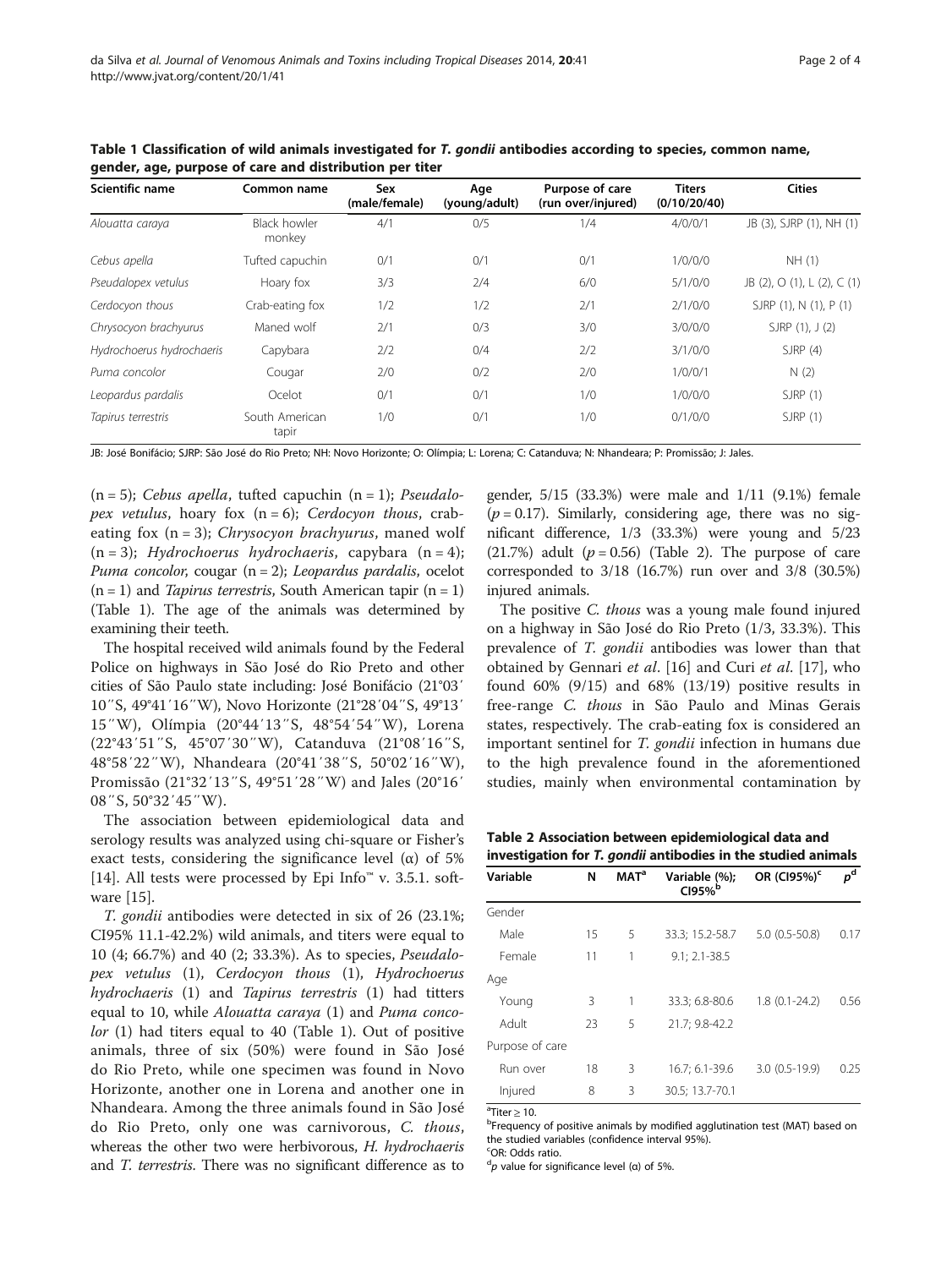<span id="page-2-0"></span>feces of felids was present. In the present study, another carnivore, P. vetulus, had one specimen positive (16.7%) that was run over in Lorena.

As to the data of the six studied non-human primates (five Alouatta caraya and one Cebus apella), only one A. caraya (1/6, 17%) was positive. It was a male adult that was injured in Novo Horizonte and had titer equal to 40. The same prevalence was ob-tained by Garcia et al. [[18](#page-3-0)] in a study involving black howler monkeys A. caraya (3/17, 17.6%) and tufted capuchins Cebus spp. (13/43, 30.2%) in Paraná River Basin, Paraná state. The habitats of Alouatta and Cebus species are arboreal and terrestrial, respectively, and geophagy has been reported as their mineral source [[19](#page-3-0)]. In this case, geophagy must be considered a relevant variable since these hosts are wild animals, which increases the possibility of infection, since they have more opportunity to be in contact with infective sources of T. gondii in natural environments where definitive hosts may live.

The only studied Tapirus terretris, Brazilian tapir, tested positive with titer equal to 10. This was a male adult animal, living in São José do Rio Preto and was taken to the university because it was run over. Infected tapirs are sources of infection for jaguars and cougars that prey on them [[20\]](#page-3-0).

The positive capybara (1/4, 25%), Hydrochoerus hydrochaeris, was a female adult that was injured in São José do Rio Preto. Similarly, Truppel et al. [[21\]](#page-3-0) observed 16/26 (61.5%) positive capybaras for T. gondii antibodies from Paraná state, and Yai et al. [\[22](#page-3-0)] found 49/64 (76.6%) positive animals in São Paulo state. The high percentage of this infection in Brazilian capybaras suggests a widespread environmental contamination with oocysts. These animals have great importance for toxoplasmosis epidemiology and have been considered sentinels for human infection since they are hunted for meat consumption. As capybara meat is consumed by human populations in different areas of South America, it may act as a source of infection by carrying T. gondii cysts. Hunters and their families may also become infected during evisceration and game meat handling [\[9](#page-3-0)].

Neotropical wild felids play an important role on the environmental maintenance of *T. gondii* oocysts and, if preyed, can be a source of infection for their predators. Although Leopardus pardalis was negative for T. gondii antibodies in the present study, Minervino et al. [[20](#page-3-0)] reported 100% (3/3) positive animals in different places from Brazil. Thus, even with negative results, L. pardalis is suggested as having some importance in the transmission of toxoplasmosis in Brazil. A specimen of Puma concolor presented a high titer (40) whereas the other tested negative. The positive animal was a male adult that was run over and lived in Nhandeara. Kikuchi et al. [[23\]](#page-3-0) detected 98/438 (22.4%) positive free-range P. concolor throughout America and 21/59 (31.6%) only in South America.

Additionally, a large number of wild animals are considered sentinels for toxoplasmosis, including armadillos, coatis and marsupials [1]. The presence of Neotropical felids may facilitate the infection of these animals, since their feces comprise the main source of transmission to herbivores and omnivores. Further studies on the epidemiology of toxoplasmosis are required, mainly in wild animals, which confirms the importance of the present study.

#### Conclusions

The present results demonstrate the importance of wild animals as sentinels of toxoplasmosis. In addition, this study reassures that the presence of wild felids comprises a risk for public health due to the maintenance of the environmental contamination.

#### Ethics committee approval

The present study was approved by the Brazilian Institute of Environment and Renewable Natural Resources (IBAMA), license 218/2004-CGFAU/LIC, process 02027.002705/2000-05.

#### Competing interests

The authors declare that there are no competing interests.

#### Authors' contributions

TMAC and CAC conceived the study. TMAC, CAC and GPM participated in blood sampling and built the database. RCS and GPM made the serological tests. RCS performed the statistical analysis. RCS, GPM and HL participated in data interpretation. The manuscript was written by RCS, reviewed and edited by HL. All authors read and approved the final manuscript.

#### Acknowledgments

We would like to thank São Paulo State University (UNESP – Univ Estadual Paulista) and University Center of Rio Preto (UNiRP) for the logistical support.

#### Author details

1 Departamento de Higiene Veterinária e Saúde Pública, Faculdade de Medicina Veterinária e Zootecnia (FMVZ), Universidade Estadual Paulista (UNESP), Distrito de Rubião Júnior, s/n, Botucatu, SP CEP 18618-970, Brasil. <sup>2</sup>Veterinary Hospital, University Center of Rio Preto (UNiRP), São José do Rio Preto, São Paulo, Brazil. <sup>3</sup>Veterinary Consultant, Bady Bassit, São Paulo, Brazil.

Received: 12 May 2014 Accepted: 29 August 2014 Published: 9 September 2014

#### References

- Acha PN, Szyfres B: Zoonosis y enfermedades transmisibles communes al hombre y a los animals. Volume 3.  $3<sup>a</sup>$  edition. Washington DC: Organización Panamericana de la Salud; 2003.
- 2. Weiss LM, Dubey JP: Toxoplasmosis: A history of clinical observations. Int J Parasitol 2009, 39(8):895–901.
- 3. Cenci-Goga BT, Rossitto PV, Sechi P, McCrindle CM, Cullor JS: Toxoplasma in animals, food, and humans: an old parasite of new concern. Foodborne Pathog Dis 2011, 8(7):751-762.
- 4. Marques JM, Da Silva DV, Correia NAB, Velásquez LG, Da Silva RC, Langoni H, Da Silva AV: Prevalence and risk factors for human toxoplasmosis in a rural community. J Venom Anim Toxins incl Trop Dis 2008, 14(4):673–684.
- 5. Langoni H, Modolo JR, Pezerico SB, Silva RC, Castro APB, Da Silva AV, Padovani CR: Serological profile of anti-Toxoplasma gondii antibodies in